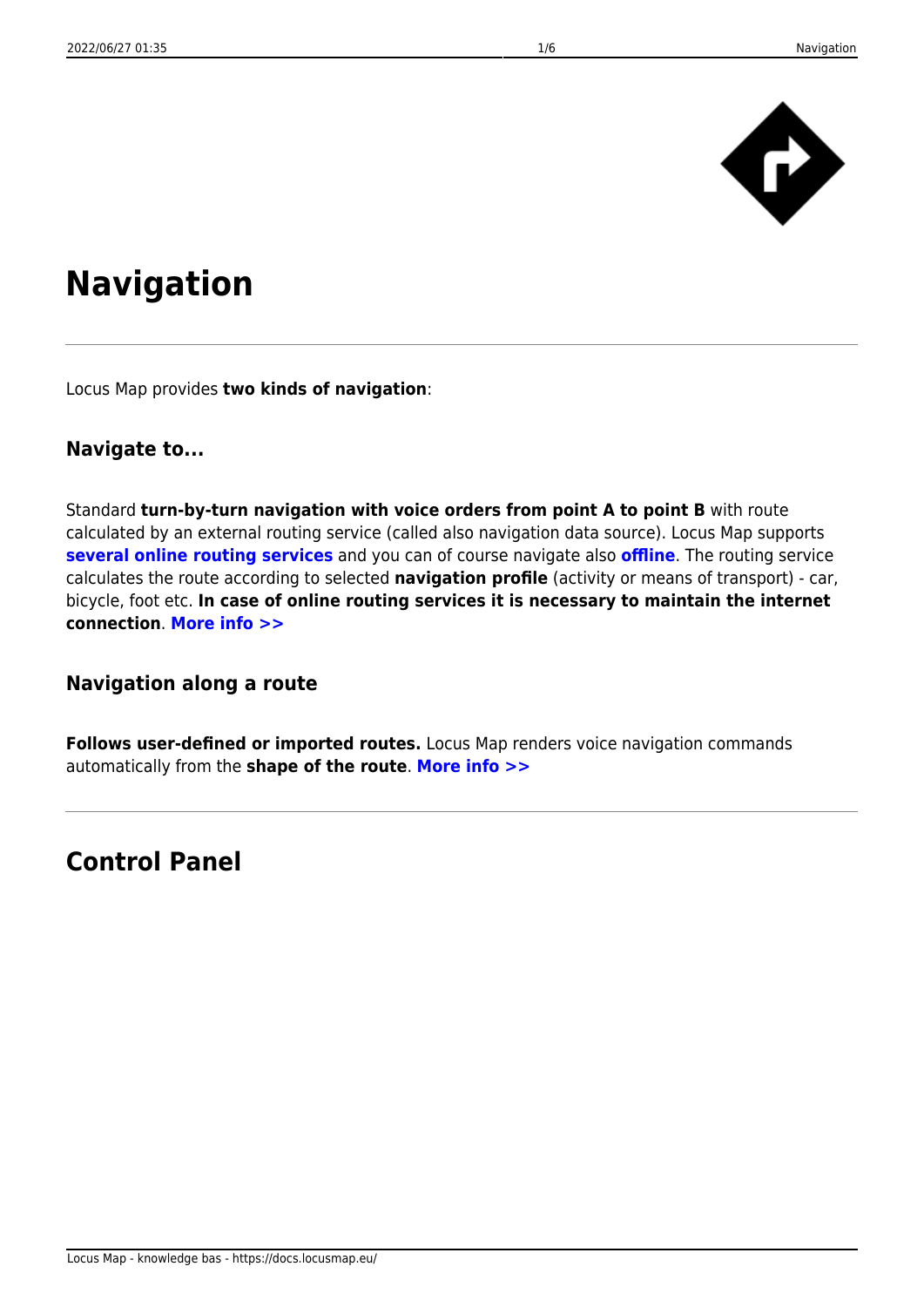

Consists of the **street name/road number indicator** (1), indicator of the **shape and distance of the next two turns** (arrow box)(2) and two **adjustable fields** (3,4) that can display:

- **Distance to target** (3) (default)
- **Time to target** (4) (default) estimated time calculated upon your average speed
- **Time of arrival** estimated arrival time calculated upon your average speed
- **Time to next junction** time to the next crossroads where the direction will be changed
- **Time** device clock
- **Altitude** current altitude of the user, calculated from GPS or the device barometer
- **Speed** current speed

In some cases the street name/road number indicator may be empty as the navigation source does not have it in its database.

# **Control Menu**

Can be displayed by tapping the **arrow box**.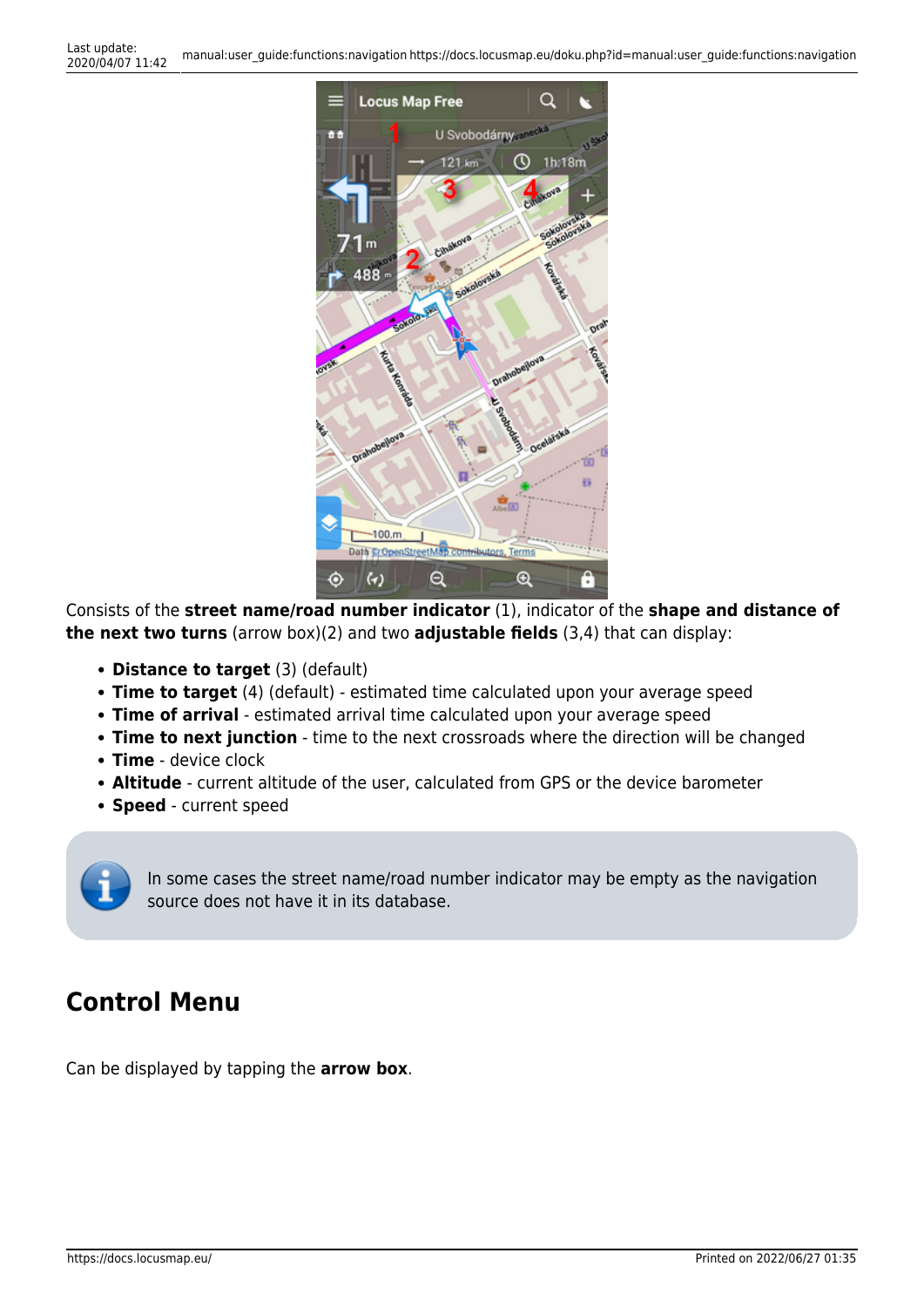

- **topbar** contains a button to **[navigation settings](https://docs.locusmap.eu/doku.php?id=manual:user_guide:functions:navigation:settings)**
- **Route detail** displays screen with **detailed info about the route**
- **Itinerary list of turning points** along the route
- **Recalculate manual trigger of route recalculation and indicator of selected navigation profile**. Short tap **recalculates the route** in selected navigation profile. Long tap opens a **menu of other available profiles** so the the route can be recalculated in a **different profile**.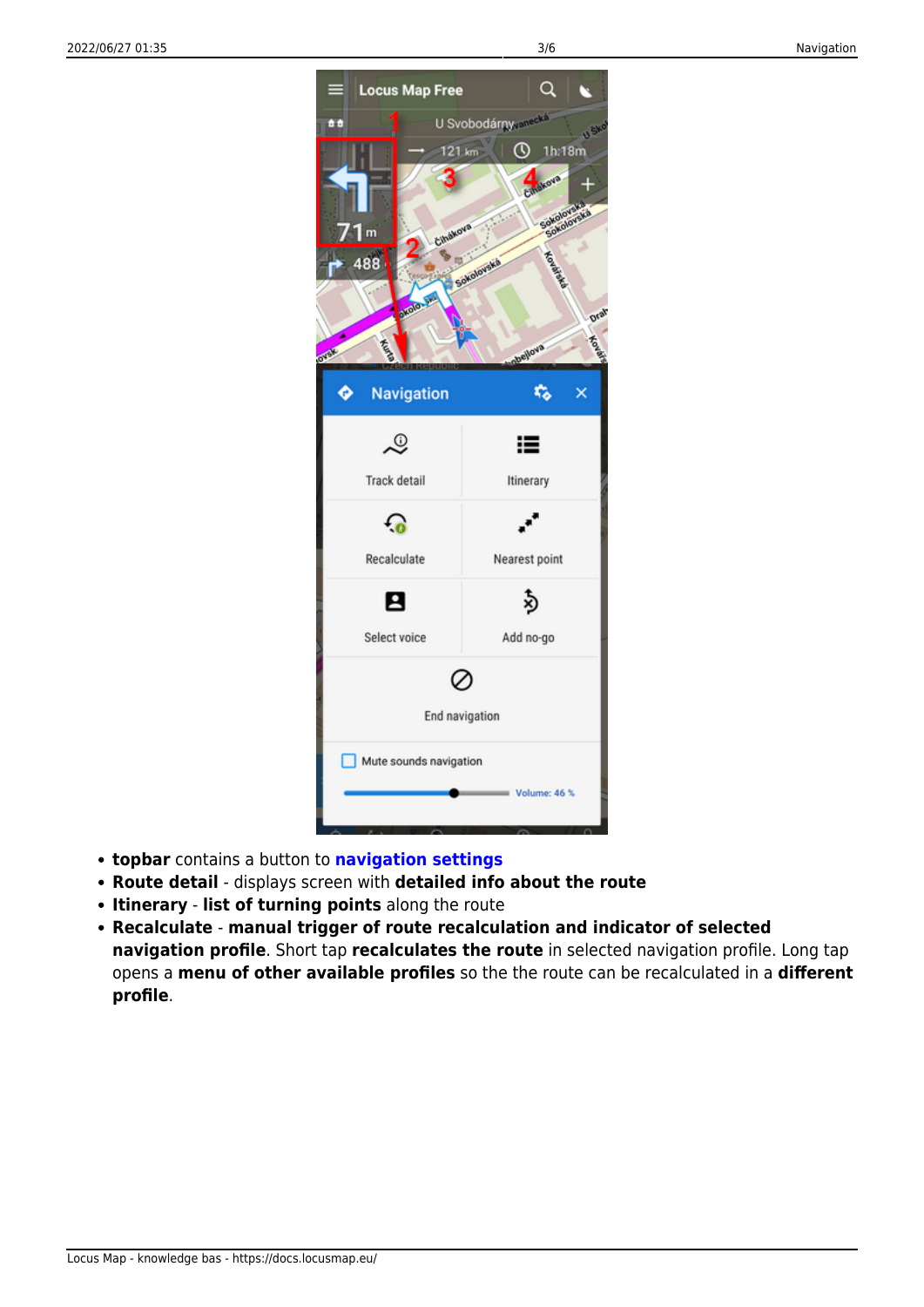

- **Nearest point** shifts the map to the **nearest route point**
- **Select voice** displays **selection of installed voices and text-to-speech**
- **Add no-go** inserts an **[area to avoid](https://docs.locusmap.eu/doku.php?id=manual:user_guide:tracks:planning#define_areas_to_avoid)** on the place of the map cursor
- **End navigation stops** navigation and **deletes** the calculated route
- **Volume slider and Mute check-button** sets volume of voice commands

# **Settings**

Here you can set your navigation data source, voice commands etc. **[More info >>](https://docs.locusmap.eu/doku.php?id=manual:user_guide:functions:navigation:settings)**

## **Leaving the route**

When you are **forced to leave navigated route** Locus offers several ways how to **lead you back** on it (or to your target):

#### **Guidance**

Locus leads you to the **nearest point of the route by a guiding line**. It displays also **distance** to it (and other values if you set them in **[guidance settings](https://docs.locusmap.eu/doku.php?id=manual:user_guide:functions:guidance:settings)**).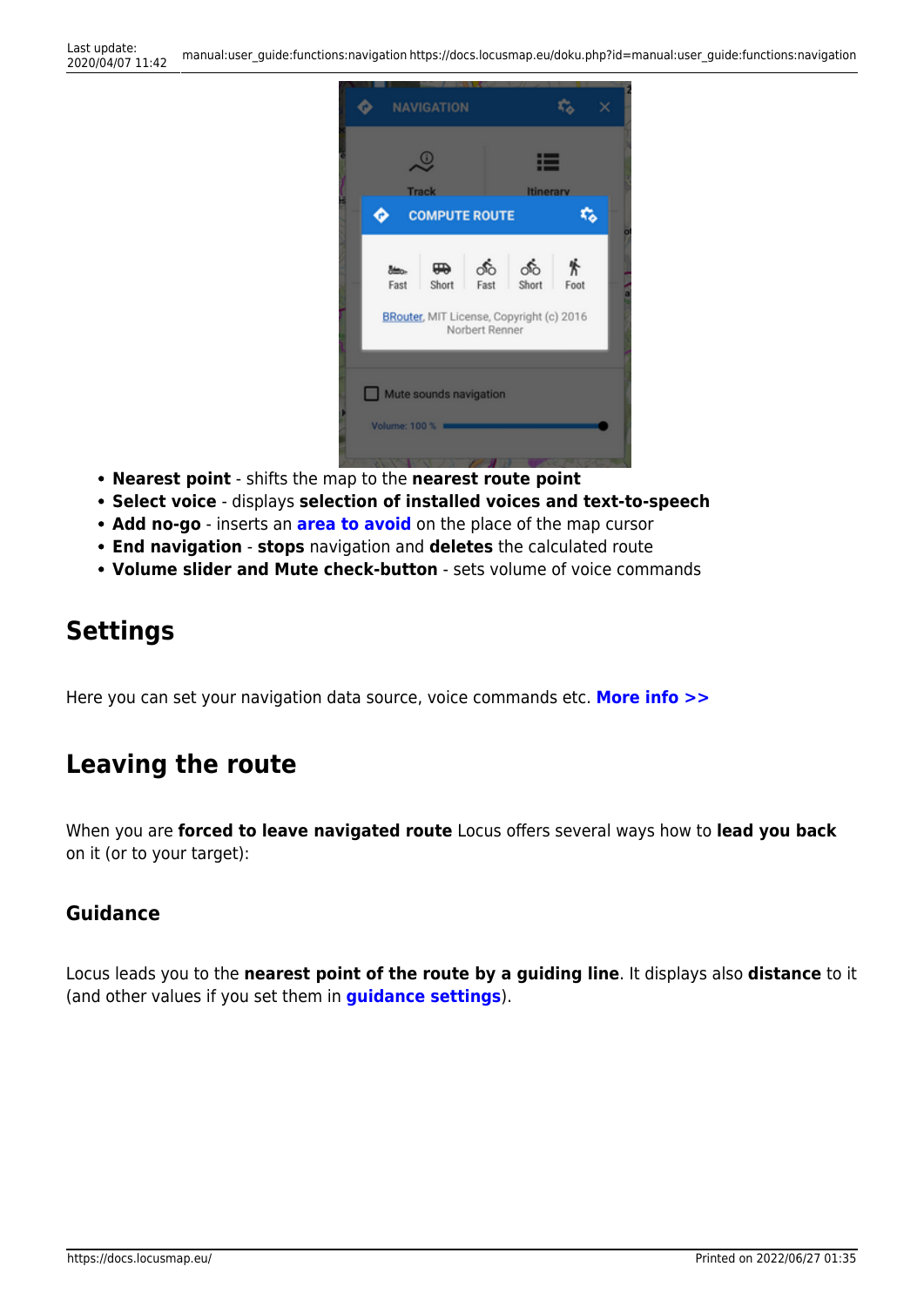

### **Auto recalculation - route priority**

Selected routing service recalculates your way **back to the nearest place on your original route**. This option is **recommended for [navigation along a route](https://docs.locusmap.eu/doku.php?id=manual:user_guide:functions:navigation:along-route)**:



#### **[More info >>](https://docs.locusmap.eu/doku.php?id=manual:user_guide:functions:navigation:settings#auto-recalculation)**

### **Auto recalculation - point priority**

Selected routing service creates a **new route leading to the nearest via point or to the finish of the route**. This option is **recommended for [point-to-point navigation](https://docs.locusmap.eu/doku.php?id=manual:user_guide:functions:navigation:point-to-point)**: